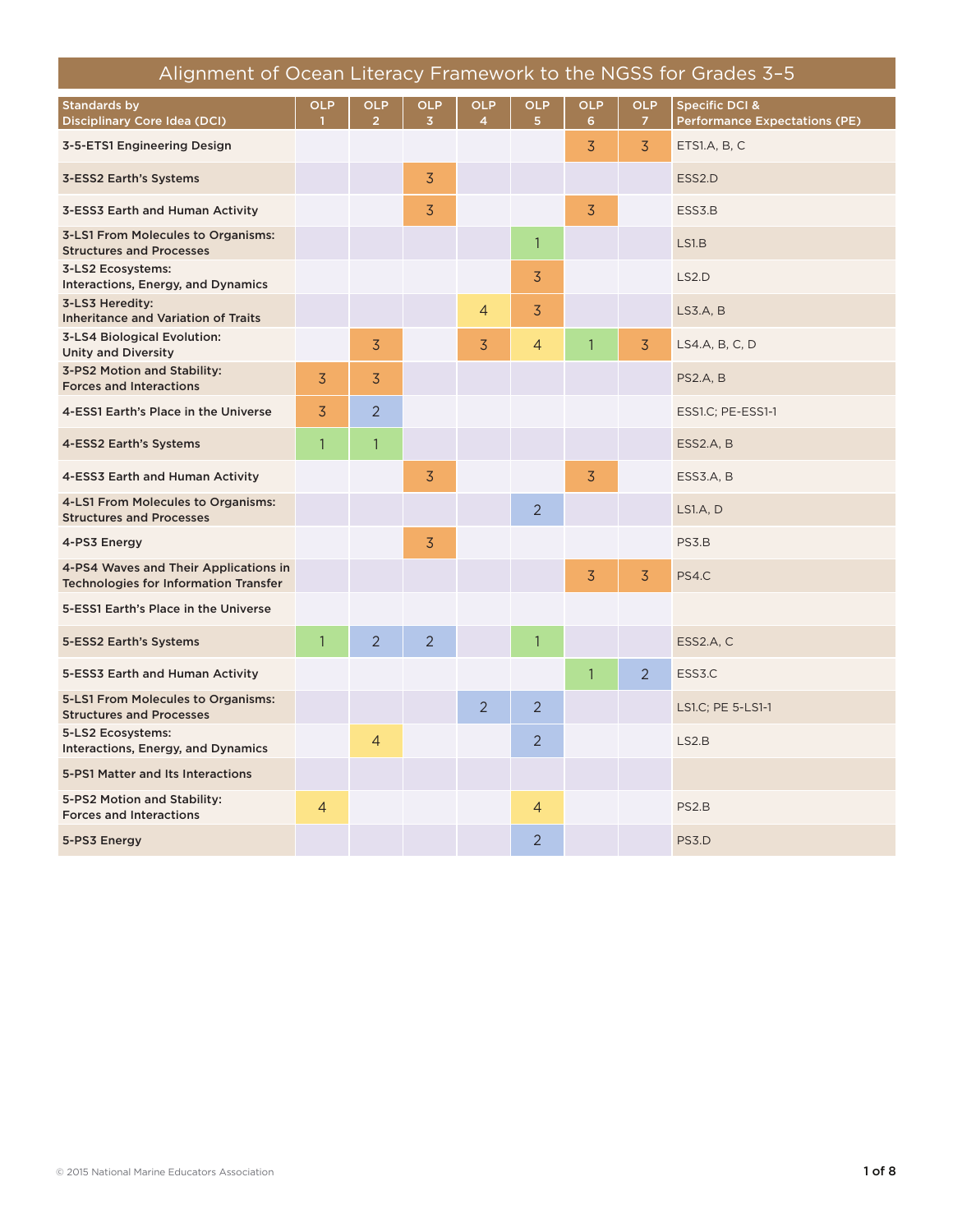1

Verbatim or nearly verbatim language in both OL Framework (Guide or Scope & Sequence) and NGSS *This rating is self-explanatory. The connection and alignment should be obvious and not in need of any explanation.*

2

#### Understanding these Ocean Literacy Principles and/or Fundamental Concepts is essential to helping students to achieve full understanding of these DCIs and/or PEs.

*This rating is given for all the DCIs that have a terrestrial bias or ignore the uniqueness of ocean systems, such as: decomposition breaks things down into soil; references to only terrestrial habitats, ecosystems and food webs, etc. This*  rating says that a learner cannot achieve full understanding of the DCI without understanding the ocean component of the concept, e.g., you don't fully understand primary productivity if you don't understand chemosynthesis; you don't fully understand decomposition if you only understand how it relates to soil, but not to detritus and marine snow in *the water column; you don't fully understand food webs and trophic levels unless you understand about microbes in the ocean because they play a very different role than plants do on land. The ocean "examples" are more than just examples; they illustrate different aspects of the concept than the terrestrial examples do.*

3

4

#### Examples from the Ocean Literacy Framework (not just any ocean examples) are excellent for teaching and understanding these DCIs and/or PEs

*This rating is given when an Ocean Literacy Framework example could be used to explain a general science DCI and/or PE, but using that example to explain that concept is not essential to ocean literacy, nor is it essential to understanding DCI, such as, ocean waves, as mentioned in some OLPs, are good examples of the physical properties of waves.*

#### These DCIs and/or PEs are building blocks or foundational ideas that help students to understand these Ocean Literacy Principles and/or Fundamental Concepts

*This rating is given for general science concepts that help students understand the mechanisms behind OL concepts, such as, force and motion helping to explain currents or phase change, and conservation of matter helping to explain the water cycle.*

Examples of a 4:

K-PS2 Motion and Stability: Forces and Interactions.

Ocean Literacy Essential Principle 2: These basic ideas are important conceptual building blocks that help us understand waves, erosion, and landforms of the coast.

1-LS3 Heredity: Inheritance and Variation of Traits.

Ocean Literacy Essential Principle 5: DCI introduces concept of inheritance and variation and provides introduction to the concept of diversity described in OLP 5A & C.

#### [blank] No substantive or helpful relationship

*No rating is given when there does not appear to be any plausible, helpful, or meaningful relationship between the OL Principles and/or Fundamental Concepts and the DCIs and/or PEs.*

Example of a 5: K-PS2 Motion and Stability: Forces and Interactions Ocean Literacy Essential Principle 5: No relationship

This document was developed by the National Marine Educators Association Ocean Literacy Committee. Special acknowledgement goes to the Lawrence Hall of Science at the University of California, Berkeley for leading the development and supporting the final editing and design. The following individuals made significant contributions:

Lincoln Bergman *(Lawrence Hall of Science),* Scott Carley *(College of Exploration),* Catherine Halversen *(Lawrence Hall of Science),* Kurt Holland *(Seventh Generation Advisors),* Beth Jewell *(West Springfield High School),* Lisa Klofkorn *(Lawrence Hall of Science),* Diana Payne *(Connecticut Sea Grant),* Sarah Pedemonte *(Lawrence Hall of Science),* Sarah Schoedinger *(NOAA),* Craig Strang *(Lawrence Hall of Science),* Lynn Tran *(Lawrence Hall of Science),* Peter Tuddenham *(College of Exploration),* Emily Weiss *(Lawrence Hall of Science),* Jim Wharton *(Seattle Aquarium),* Lynn Whitley *(USC Wrigley Institute for Environmental Studies and Sea Grant)*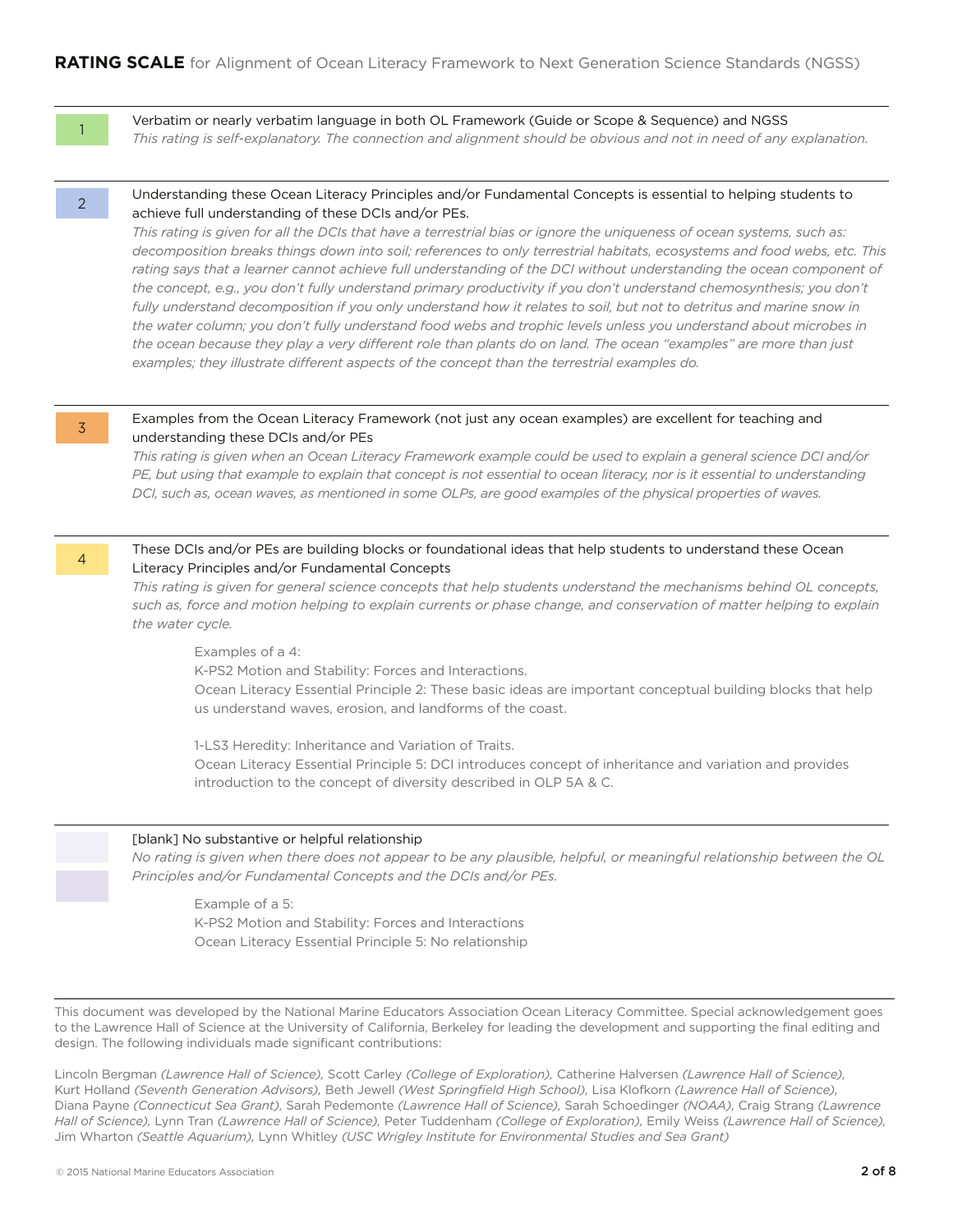## **3-5-ETS1 Engineering Design**

**OLP 6.** This is a 3 because human development and activity around the ocean (OLP 6d; 3-5 S&S) 6A.4) provide many examples of design solutions to problems (ETS1.A, B, C) that unintentionally led to other problems such as pollution, changes to ocean chemistry and physical modifications.

**OLP 7.** This is a 3 because technologies for exploring the ocean (OLP 7d; 3-5 S&S 7C) provide good examples of how possible engineering solutions are developed (ETS1.B, C). Similarly, collaboration among interdisciplinary ocean scientists (OLP 7f; 3-5 S&S 7B) is a good example of how communication and sharing of ideas among peers can lead to improved designs (ETS1.B, C)

## **3-ESS2 Earth's Systems**

**OLP 3.** This is a 3 because the interaction of the ocean and atmosphere (OLP 3a-d; 3-5 S&S 3A.1-2) controls and regulates most of Earth's weather and climate patterns that are recorded by scientists (DCI ESS2.D). Note: this could be rated as a 2 if the instructor's intent is for students to understand causes of weather and climate, rather than only to observe and record weather and climate.

### **3-ESS3 Earth and Human Activity**

**OLP 3.** This is a 3 because natural hazards related to the ocean, e.g., hurricanes, cyclones, and El Niño (OLP 3c-d; 3-5 S&S 3A.6) are important examples of natural hazards that may impact humans (ESS3.B).

OLP 6. This is a 3 because tsunamis, hurricanes, cyclones, sea level change and storm surges (OLP 6f; 3-5 S&S 6B.4) are important examples of natural hazards that may impact humans (ESS3.B).

### **3-LS1 From Molecules to Organisms: Structures and Processes**

**OLP 5.** This is a 1 because the DCI (LS1.B), OLP (5b, d, i) and S&S (3-5 S&S 5B.5) all discuss reproduction and unique and diverse life cycles. Understanding life in the ocean is essential to understanding the diversity of life on Earth.

# **3-LS2 Ecosystems: Interactions, Energy, and Dynamics**

**OLP 5.** This is a 3 because the ocean (OLP 5d) provides unique examples of animals working in groups to obtain food, defend themselves, and cope with changes (DCI LS2.D). For example, schooling behavior can be readily observed in an aquarium in the classroom.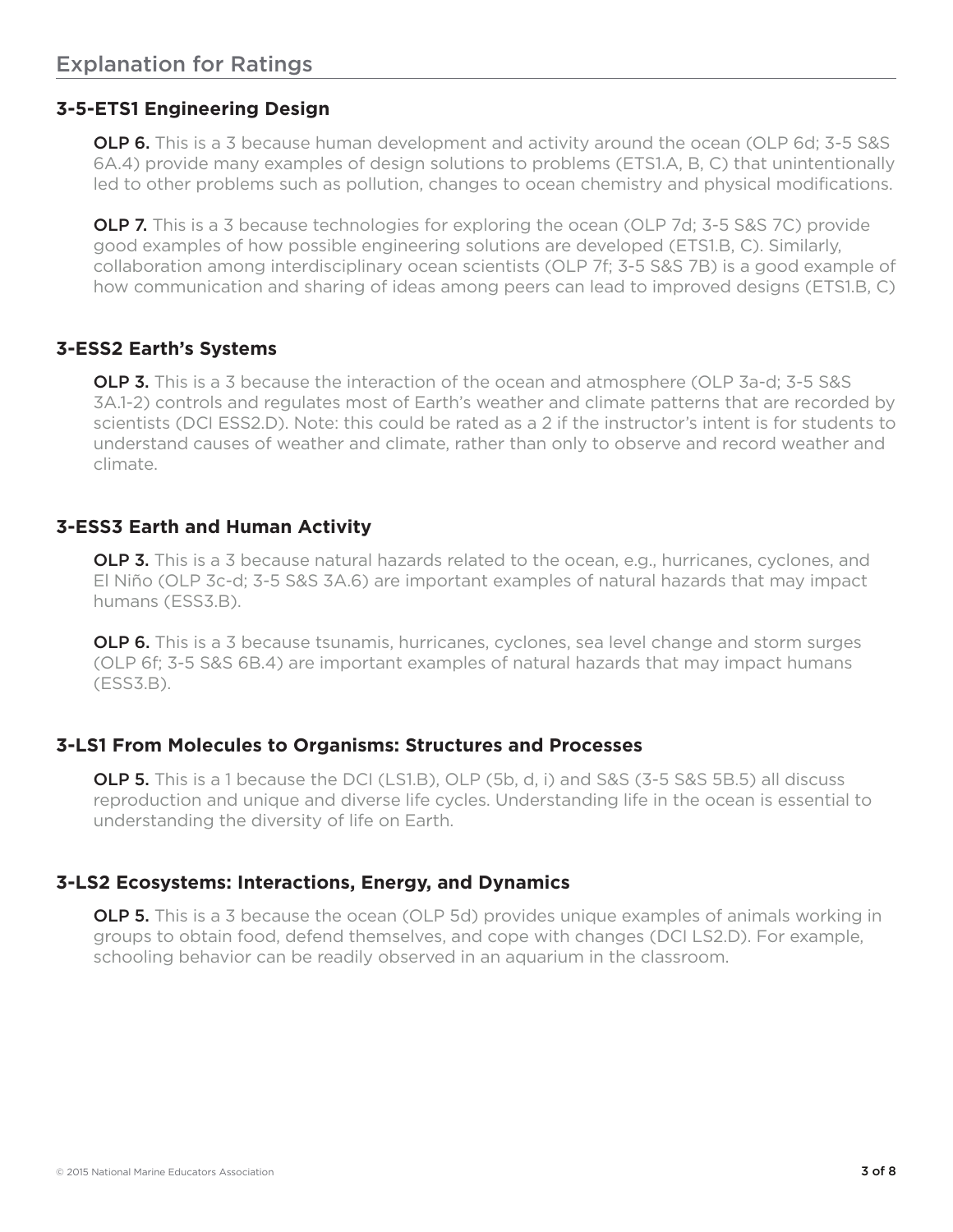## **3-LS3 Heredity: Inheritance and Variation of Traits**

**OLP 4.** This is a 4 because knowing the concepts of inheritance and variation (DCI LS3.A, B) can help students understand how millions of different species on Earth are related by descent from common ancestors that evolved in the ocean (OLP 4b).

**OLP 5.** This is a 3 because the great diversity of major groups of organisms in the ocean (OLP 5a, c) are compelling and illustrative examples of the concepts of inheritance, variation and diversity (DCI LS3.A, B). The concept that the environment can affect an organism's traits (DCI LS3.A, B) is also related to the concept that physical factors influence the distribution of ocean organisms (OLP 5f, h).

# **3-LS4 Biological Evolution: Unity and Diversity**

**OLP 2.** This is a 3 because marine fossils found on land (OLP 2a; 3-5 S&S 2A.3-4) are excellent examples of fossils that provide evidence of the types of organisms that lived long ago, and of their environments (DCI LS4.A). Additionally, for students to understand the evidence provided by land-based marine fossils, it is useful for them to know that sea level changes over time have contracted continental shelves and destroyed inland seas (OLP 2b).

**OLP 4.** This is a 3 because students begin to learn about fossils and the environments indicated by those fossils (DCI LS4.A). The ocean provides many excellent examples for such fossilenvironment relationships (3-5 S&S 4A, A.1), but is not required in order to understand the DCI.

OLP 5. This is a 4 because understanding adaptation, diverse environments, natural selection, and biodiversity (LS4.B, C, D) build and support understanding that ocean ecosystems are defined by environmental factors and the community of organisms living there, and that the ocean supports a great diversity of ecosystems and adaptations (OLP 5f; S&S 5B.1). The DCI concepts generally support understanding of the ideas in the OLP and S&S.

OLP 6. This is a 1 because the DCI (LS4.D), OLP (6, 6d), and S&S (3-5 S&S 6C.1-4) all discuss how changes to a habitat may affect organisms living there.

**OLP 7.** This is a 3 because the concept that people are not adapted to survive well in an ocean environment (3-5 S&S 7C.2-3, 5-6) is an excellent example of how some kinds of organisms survive better than others in particular environments (DCI LS4.C).

# **3-PS2 Motion and Stability: Forces and Interactions**

**OLP 1.** This is a 3 because ocean circulation (OLP 1c; 3-5 S&S 1B, B.1-10) provides a good example of forces and motion (DCI PS2.A). In later grades one would use an understanding of forces and motion to support deep understanding of ocean circulation.

**OLP 2.** This is a 3 because forces that cause erosion and change the physical structure of coastal landforms (OLP 2c, e; 3-5 S&S 2B) provide good examples of how objects in contact exert forces on one another (DCI PS2.B). Additionally, the concepts that objects can exert force on one another, and that an object's motion can be observed and predicted (DCI PS2.A, B), support an understanding of the forces of waves and other forces that contribute to erosion and the formation of landforms (OLP 2c, e).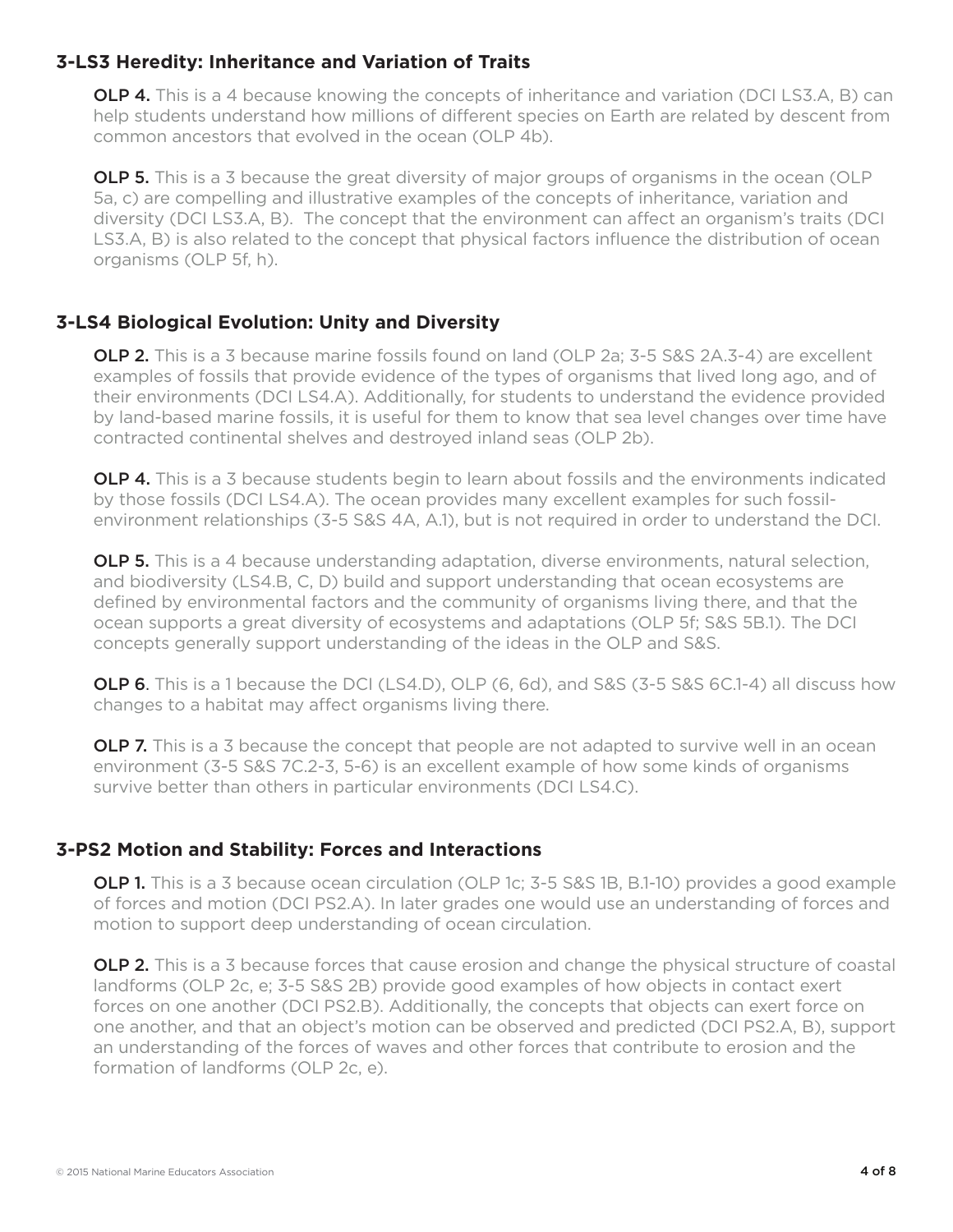### **4-ESS1 Earth's Place in the Universe**

**OLP 1.** This is a 3 because the presence of marine terraces and other geological marine features (OLP 1b; 3-5 S&S 1C strand) seen on land provide examples of and support an explanation for change over time (DCI ESS1.C; PE-ESS1-1).

**OLP 2.** This is a 2 because in order to have a complete understanding of how patterns of rock formation reveal changes over time and how fossils can provide indications of the order of the change-causing events (DCI ESS1.C), one needs to understand that ocean life laid down sediments; that dead ocean organisms falling into those sediments often formed fossils; and that marine fossils found on land are evidence that the land was once covered by ocean (OLP 2a; 3-5 S&S 2A.2-4).

### **4-ESS2 Earth's Systems**

**OLP 1.** This is a 1 because the DCI, OLP, and S&S all list geologic seafloor features (DCI ESS 2.B, OLP 1b; 3-5 S&S 1C strand). Additionally, the OLP and DCI refer to plate movement/movement of Earth's crust as giving rise to many of these features (DCI ESS2.B; OLP 1b). The DCI and OLP also discuss the water cycle/rainfall, and how water breaks down and transports materials (DCI ESS2.A; OLP 1f, g).

**OLP 2.** This is a 1 because the DCI, OLP, and S&S all describe processes of erosion that act to shape the land/coastline (DCI ESS2.A; OLP 2c-d; 3-5 S&S 2B strand). In addition, the idea that living things affect the physical characteristics of their regions (DCI ESS2.E) is directly supported by the concept that ocean life laid down the vast volume of siliceous and carbonate rocks (OLP 2A; 3-5 S&S 2A.2).

### **4-ESS3 Earth and Human Activity**

**OLP 3.** This is a 3 because ocean-related natural hazards, such as hurricanes and cyclones (OLP 3d; 3-5 S&S 3A.6), are strong examples of natural hazards that humans cannot eliminate, but humans can take steps to reduce their impact (DCI ESS3.B). The OLP and S&S also discuss the underlying causes of these natural hazards (OLP 3d; 3-5 S&S 3A.3, 5-6). The standard does not call for a complete understanding of all natural hazards or their underlying causes. Therefore, it is not essential to understand ocean-related natural hazards to meet the standard, but oceanrelated hazards are among the most prominent and dramatic examples.

**OLP 6.** This is a 3 because the DCI discusses natural hazards and human response to those hazards (DCI ESS3.B). There are many ocean-related examples of these hazards, as well as information about how humans may be affected because a large proportion of the human population live near the ocean (OLP 6f; 3-5 S&S 6B.4). Additionally, energy resources from the ocean (OLP 6b; 3-5 S&S 6A.4) provide examples of naturally-derived energy and fuels (DCI ESS3.A).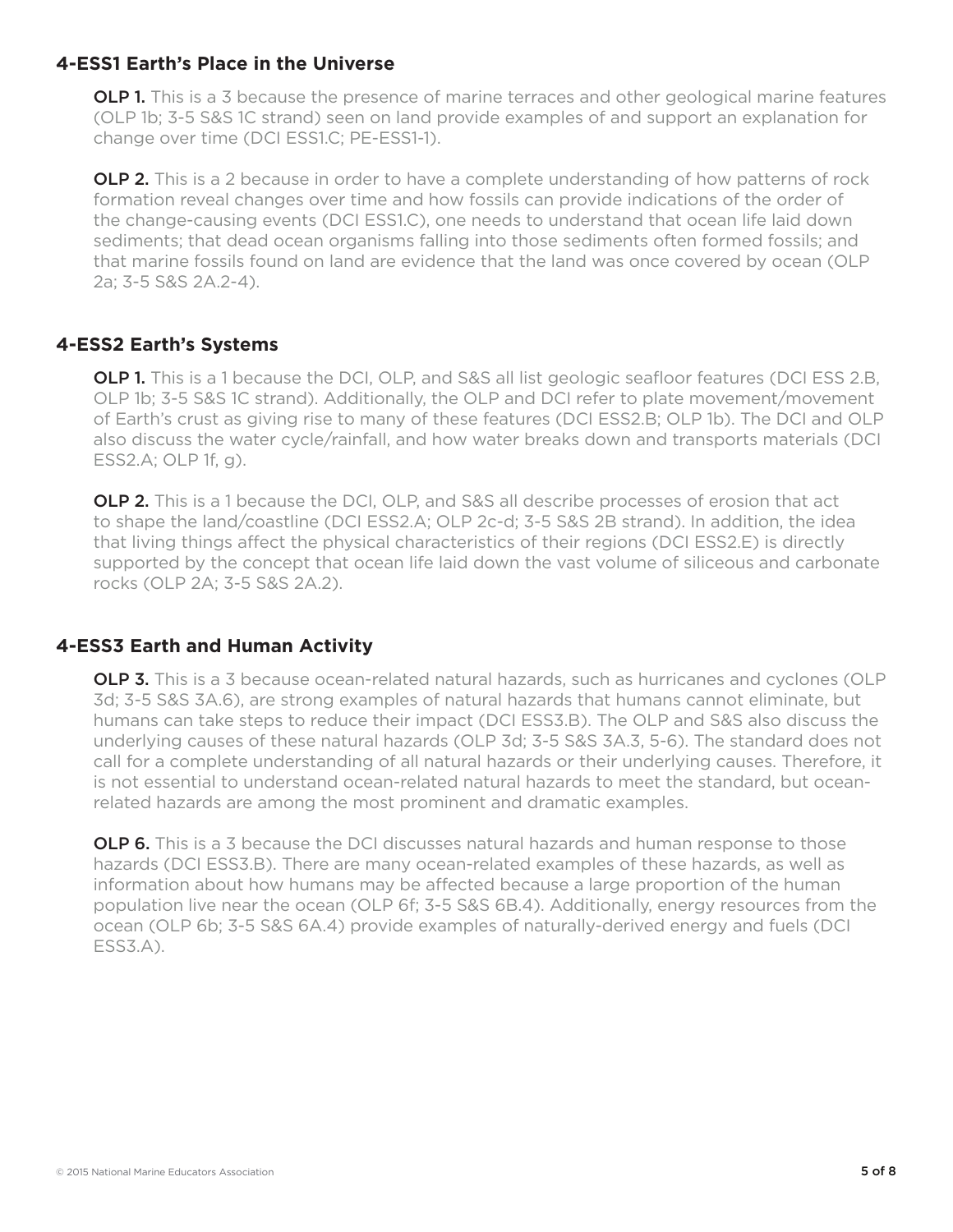### **4-LS1 From Molecules to Organisms: Structures and Processes**

**OLP 5.** This is a 2 because students' understanding of structure, function and information processing (DCI LS1.A, D) is not complete unless they are aware of both terrestrial and marine examples (e.g., gills, collapsible lungs for deep diving, fins), since there are many categories of unique organisms that live only in the ocean. Ocean organisms provide many examples of unique life cycles and adaptations (OLP 5d; 3-5 S&S 5B1-3,5). The growth rates and life cycles of ocean microbes (OLP 5b) are also connected, but not as strongly.

# **4-PS3 Energy**

**OLP 3.** This is a 3 because, wave movement and heat exchange between the ocean and atmosphere (3-5 S&S 3A-A.5) are helpful examples of the transfer, transport, and conversion of energy (DCI PS3.B).

# **4-PS4 Waves and Their Applications in Technologies for Information Transfer**

**OLP 6.** This is a 3 because the ocean research and communications technology necessary for commerce, resource extraction and resource management (OLP 6b, d, e, g) would make interesting examples of information technologies and instrumentation (PS4.C), but are not essential to understanding them.

**OLP 7.** This is a 3 because examples of "new ocean technologies, sensors, and tools" (OLP 7d) are dependent on the wave properties of sound and visible light (DCI PS4.C). These real-world examples would add interest for students, but are not essential to understanding the concepts.

## **5-ESS1 Earth's Place in the Universe**

No alignment between OL and NGSS.

### **5-ESS2 Earth's Systems**

**OLP 1.** This is a 1 because concepts connected to the role of water in Earth's surface processes (ESS2.C) are directly referenced throughout OLP (OLP 1a, e, g). Also, the DCI, OLP, and S&S all directly address ocean system concepts (DCI ESS2.A; OLP 1c; 3-5 S&S 1A, B).

**OLP 2.** This is a 2 because many of the concepts related to how the movement of water erodes and deposits materials that shape the coastline (3-5 S&S 2B) are essential to fully understanding how the ocean shapes landforms (ESS2.A).

**OLP 3.** This is a 2 because the concepts about how the ocean and atmosphere interact (3-5 S&S) 3) are essential for understanding how Earth's systems interact (ESS2.A).

**OLP 5.** This is a 1 because the language regarding ocean ecosystems in the DCI (ESS2.A) is nearly the same as several fundamental concepts in the Ocean Literacy Framework (OLP 5e-g, i; 3-5 S&S 5A). The OLP and S&S provide multiple, diverse examples of ocean ecosystems.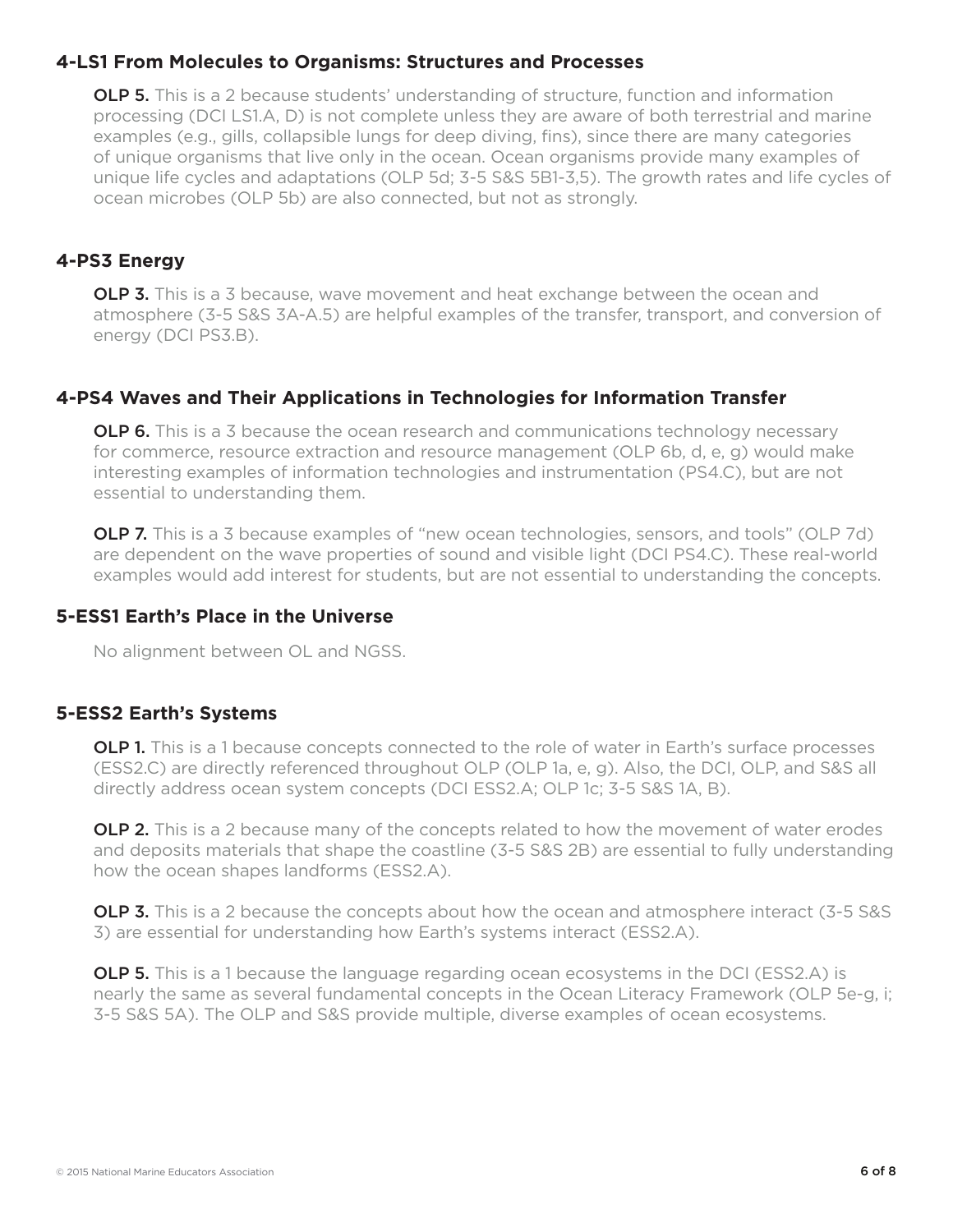#### **5-ESS3 Earth and Human Activity**

**OLP 6.** This is a 1 because the OLP (5d, e, g), and specifically the concepts developed in the S&S (3-5 S&S P5C), provide an overview of how human activity has had and can have major effects on the ocean, as identified in the DCI (ESS3.C).

**OLP 7.** This is a 2 because in order to fully understand how communities use science ideas to protect the earth (DCI ESS3.C), related ocean science ideas must be considered (3-5 S&S 7). Excluding ocean concepts would result in an incomplete and inaccurate understanding of how to protect Earth's resources and environment.

### **5-LS1 From Molecules to Organisms: Structures and Processes**

**OLP 4.** This is a 2 because the concept that plants acquire material for growth chiefly from the air and water (DCI LS1.C; PE 5-LS1-1) demonstrates a terrestrial bias. The use of additional ocean examples, such as algae or microbes (3-5 S&S 4B.1) would address this bias and lead to a more complete understanding of primary productivity.

**OLP 5.** This is a 2 because the concept that "plants" get what they need to live from air and water (DCI LS1.C) represents a terrestrial bias. Understanding primary productivity is incomplete without understanding the huge ecological role played by photosynthetic ocean microbes and algae that do not require "air" (OLP 5b; 3-5 S&S A.6, B.8).

### **5-LS2 Ecosystems: Interactions, Energy, and Dynamics**

**OLP 2.** This is a 4 because one needs to understand chemical cycling (DCI LS2.B) before being able to understand biogeochemical cycling (OLP 2a). This DCI is a building block for comprehending the concept of chemical cycling that will support discussion of biogeochemical cycling in a later grade.

**OLP 5.** This is a 2 because a full understanding of food webs (DCI LS2.B) requires examples of species and ecosystems from the ocean, which are fundamentally different from those on land. Ocean food webs begin with microbes, not plants (OLP 5B). There are unique types of energy transfer in the ocean that do not occur on land, including ecosystems that do not depend on light and photosynthesis (OLP 5d, g; 3-5 S&S 5A.2, 9).